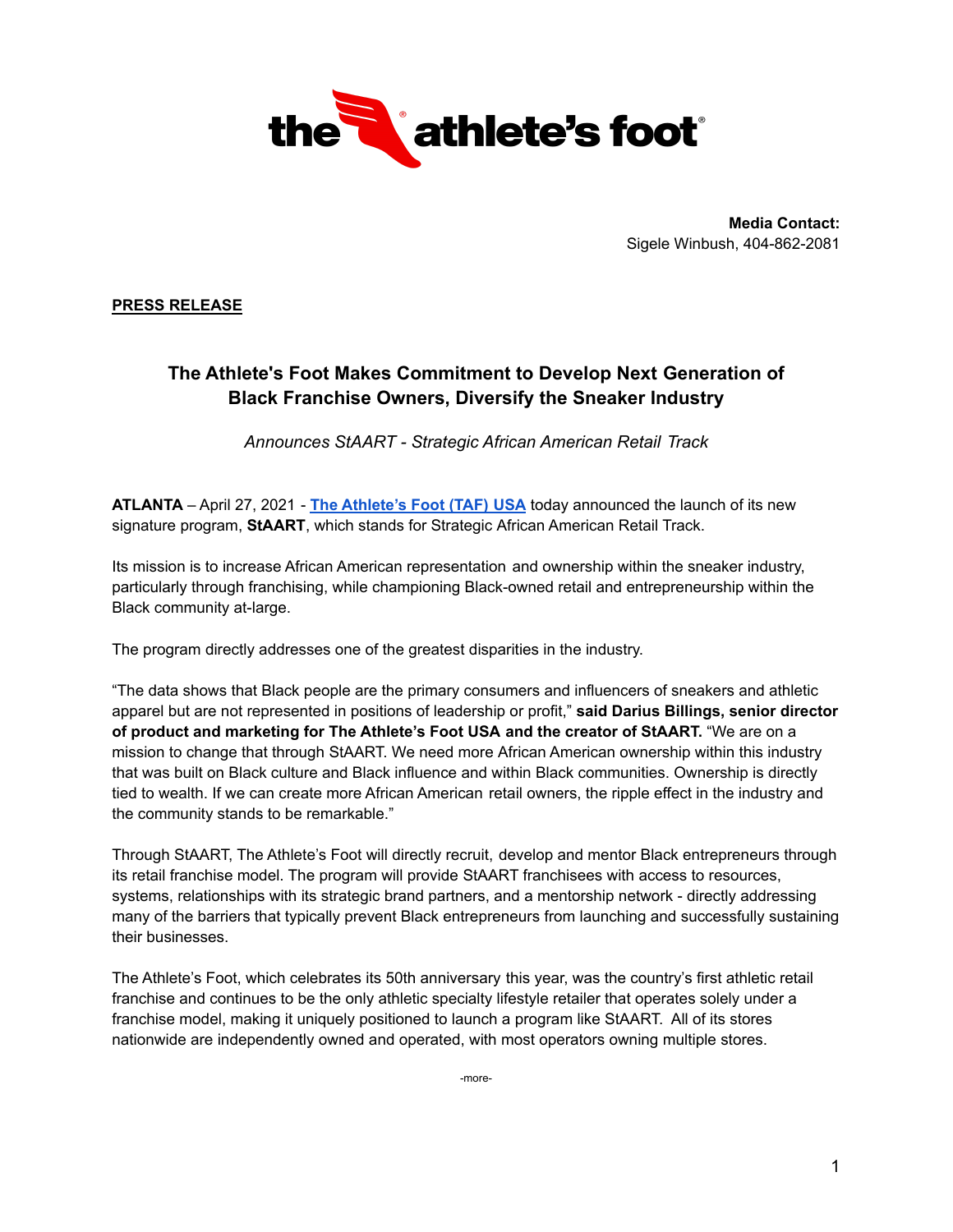## **Black Lives Matter Movement Sparks Idea for StAART**

The idea for StAART came to Billings in the summer of 2020, at the height of the Black Lives Matter Movement.

"The events of last summer spurred conversations with friends and family around the Black community's challenges, opportunities and our legacy," **said Billings**. "I knew in that moment I had a responsibility to find a way to use my platform to drive change. This isn't performative or to check a box. It's born out of my personal desire to effect change in an industry I love. That desire fortunately aligns with the vision, mission and values of The Athlete's Foot. I'm grateful to work for a company that values its team enough to support it."

Billings himself grew up in the sneaker industry and has seen its evolution. After graduating from Howard University, he began his career as a merchandiser for Nike before moving into a marketing career that landed him at TAF in 2008. Since joining TAF, his responsibilities include working directly with the company's franchisees, supporting them from signing day and beyond. Because of his direct exposure to this aspect of the company, he was able to see the opportunity.

"We have seen the transformation that can happen in the life of the owner as well as in the communities they serve," said Billings.

Billings offers, for example, TAF franchisee **Isom Lowman**. Lowman grew up watching his mother build multiple businesses and inevitably followed in her footsteps right after graduating Morehouse College.

"A classmate put me on to the stock market and I was able to use the money I made in stocks to put towards my first store at 22," said Lowman, who will also be a StAART mentor. In his 20+ years as a franchisee, Lowman has opened more than 39 stores across the country, including one of the highest grossing TAF franchises in the world, located in Atlanta just blocks away from his alma mater, Morehouse.

## **Just the StAART: Inspiring the Next Generation**

But for Billings and The Athlete's Foot, store ownership is only the beginning for StAART. In addition to recruiting and shepherding Black entrepreneurs through the program, TAF is on a mission to promote greater representation throughout the industry.

"StAART represents ownership in all facets," **said Billings**. "Ownership of our ideas, influence and the culture. Through this program, we want to bring light to all of the different opportunities available within this billion-dollar industry that is still largely driven and influenced by Black culture and consumers."

One example is TAF's partnership with Black-owned, Atlanta-based creative agency Tantrum Agency to develop an in-school curriculum in Sports X Retail X Entrepreneurship beginning with Charlotte-Mecklenburg Public School System. North Carolina is one of TAF's most populated retail markets. The curriculum will introduce the various careers in the industry, such as design, buying and merchandising to the support services that are needed, such as accounting, construction and architecture.

"While we believe it's important to reach college students and support HBCUs, which we will do, we see it as a missed opportunity to not make an attempt to reach kids and youth sooner. Exposure is key, and the sooner they can become exposed, the better," **said Billings.**